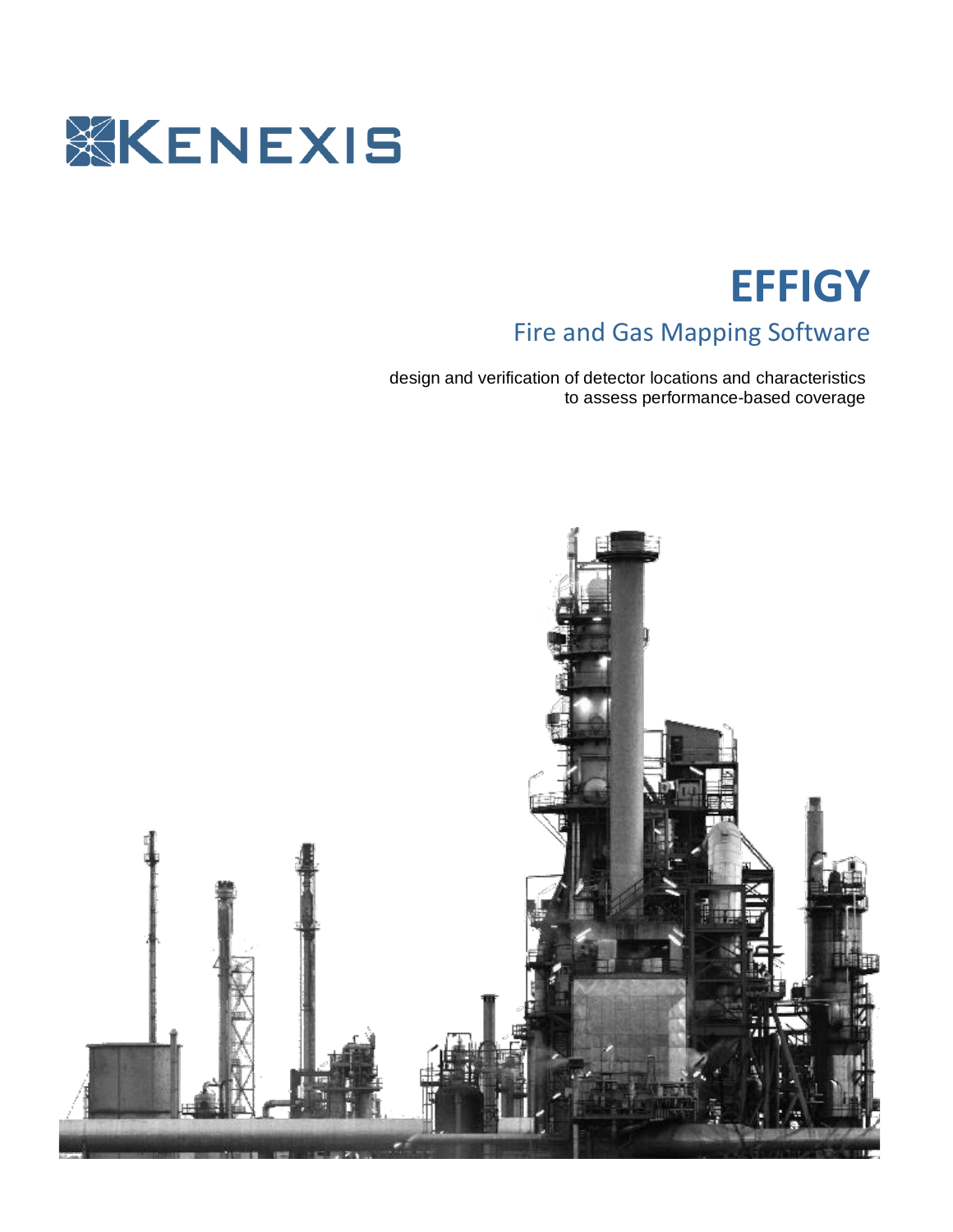# **Overview**

Effigy software assist engineers to solve the problem of where to put fire and gas detectors, why they need to be there, and how many detectors are required to achieve an acceptable level of protection. Designing the detector locations and characteristics is easy and the software verifies the design will provide the performance-based coverage required.

Fire and Gas Systems (FGS) are important tools for safeguarding process plants and production facilities that handle flammable and toxic materials. All such facilities have inherent risk, which in some cases require the installation of FGS to mitigate hazards. Kenexis performs design engineering of Fire and Gas Mapping (FGM) to determine where the detectors should be to sense the consequences and how the FGS should function for our clients. Continuing engineering and research have determined that accuracy of and repeatability of coverage analysis requires quality tools like Effigy

Effigy was developed internally by FGS consulting engineers that perform FGM, risk assessments, and design basis engineering. Their expertise captured and enhanced in Effigy - Fire and Gas Mapping software. This combination of engineering and software development provides the most rigorous analysis tool, which results in the safest plant at the lowest cost by optimizing detector placement.



# **Features**

**Geographic & Scenario Analysis Fire, Flammable Gas, Toxic Gas, Ultrasonic, Gas Cloud Imaging Plume Modeling (U.S. Pat. No. 10,600,057) ISA-TR84.00.07 Compliant**

**3D Design, Import, and Analysis** 

**Enterprise, Multi-User Web-Based Platform**

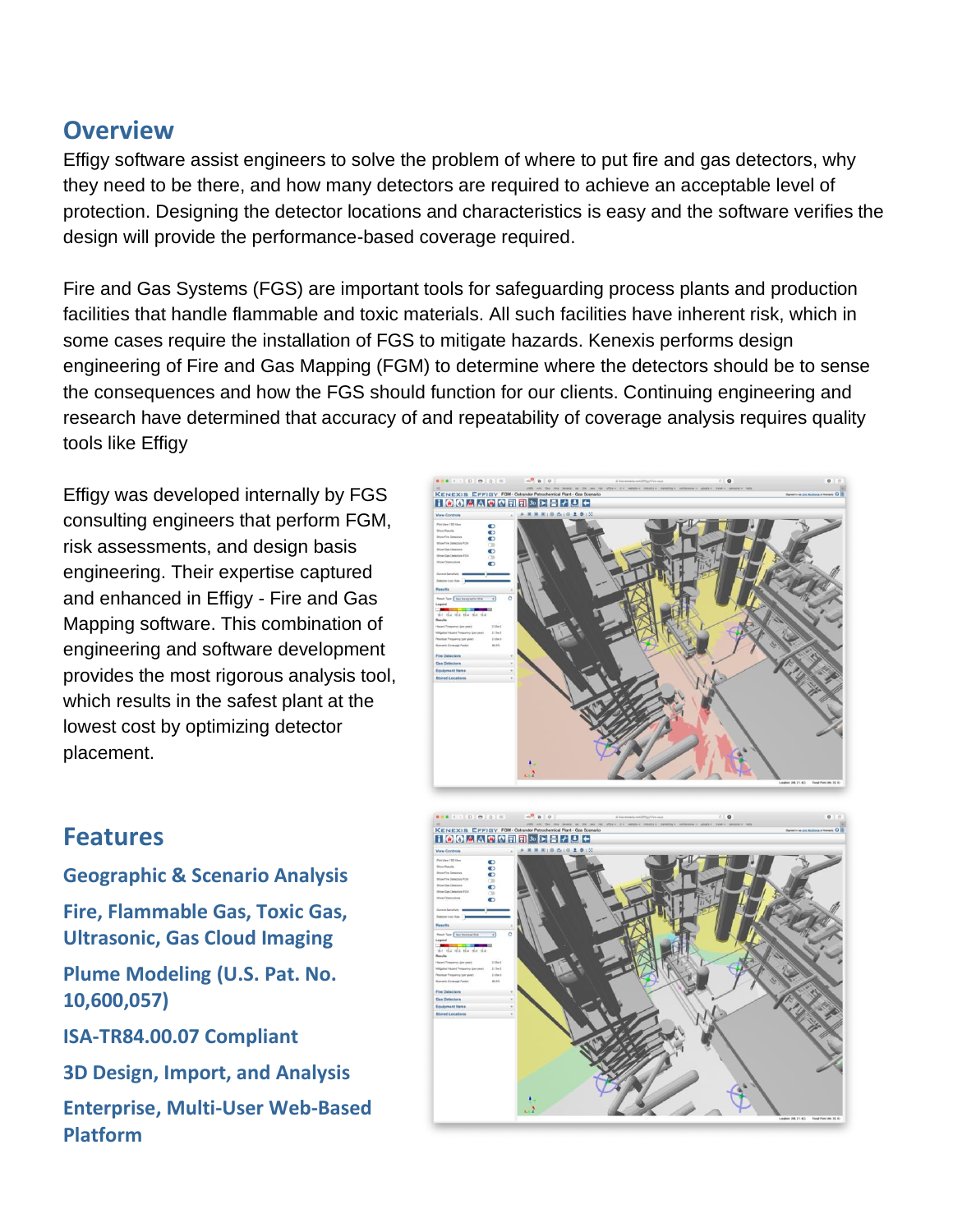## **Geographic & Scenario Analysis**

Analyzes detector location and characteristics based on geographic coverage or scenario coverage. Analysis considers the obstructions, consequences, detector equipment and settings used in the facility under study. Results provide a geographic risk profile that combines the thousands of consequences possible in a zone, calculates the detector coverage by zone, and maps the scenarios detected and not detected by the detectors.

# **Fire, Flammable Gas, Toxic Gas, Ultrasonic, Gas Cloud Imaging**

Effigy supports generic detectors to allow development of the design throughout the engineering process up until detectors are actual chosen. Effigy also specifically models any brand of Fire, Flammable Gas, Toxic Gas, Gas Cloud Imaging & Ultrasonic detector, separately assessing all documented sensitivity settings of those detectors. The software comes with a database of most common detection equipment and associated performance metrics. Fire detection accurately models the cone-of-vision projections as detectors are moved away from the elevation of interest and rotated away from parallel using

FM3260 Certified data.

# **Plume Modeling (U.S. Pat. No. 10,600,057)**

Our patented (U.S. Pat. No. 10,600,057) Plume Model accurately models different fire sizes and materials of interest (e.g., methane, hexane, methanol). This substantially increases to accuracy of detection capabilities.

# **ISA-TR84.00.07 Compliant**

ISA-TR84.07-2010 Guidance on the Evaluation of Fire, Combustible Gas, and Toxic Gas System Effectiveness provides guidance on risk and performance-based FGS design. After years of research, validation, and projects Kenexis developed Effigy to perform sophisticated and accurate coverage calculations based on either geography or consequence modeling to standardize the approach to achieving quantitative coverage targets into their fire and gas design processes.